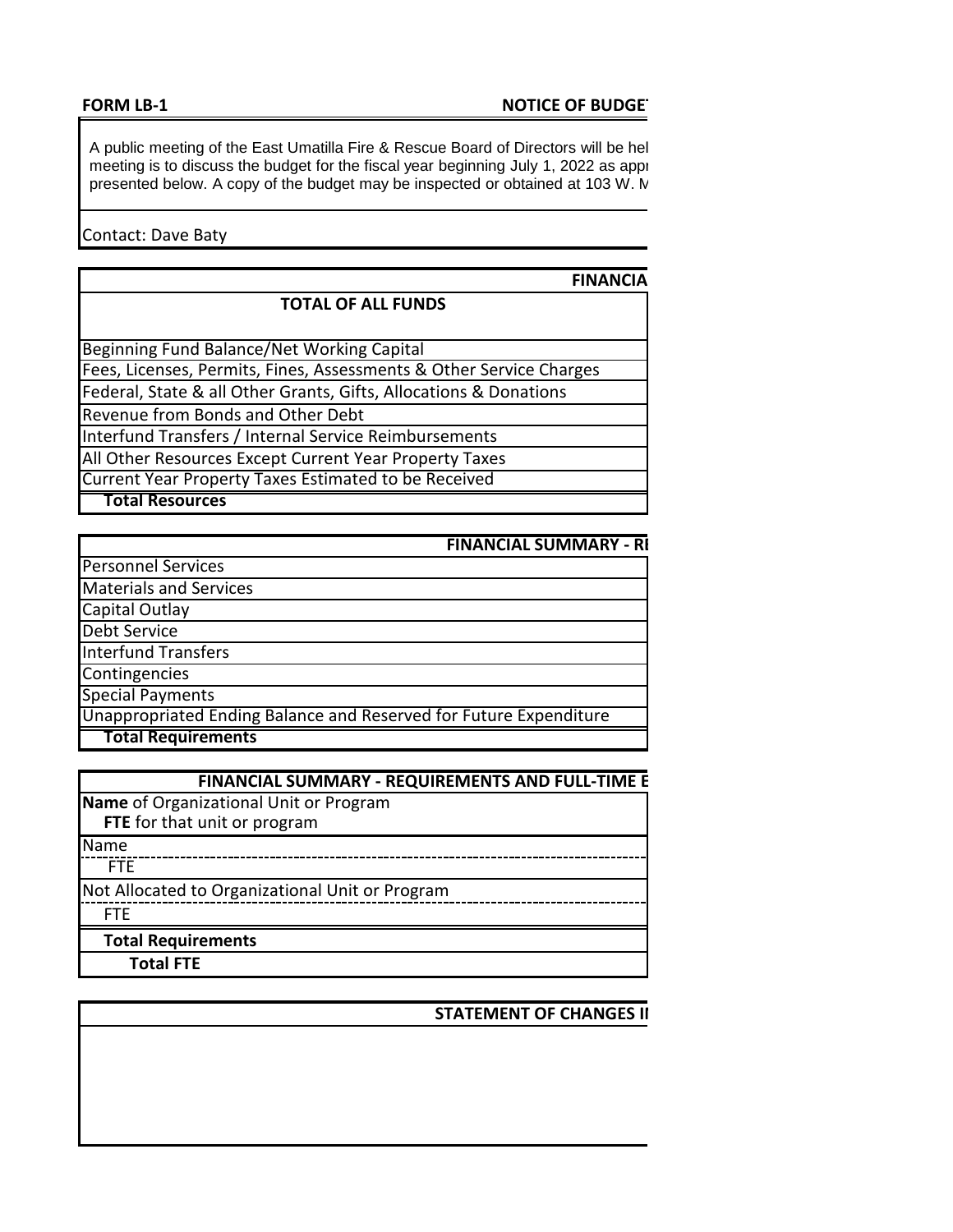| <b>PR</b> |
|-----------|
|           |
|           |
|           |
|           |
|           |
|           |

| <b>STATEN</b> |  |
|---------------|--|
|               |  |

| <b>LONG TERM DEBT</b>           | <b>Estimated Debt</b> |
|---------------------------------|-----------------------|
|                                 | on July               |
| <b>General Obligation Bonds</b> | SC                    |
| <b>Other Bonds</b>              |                       |
| <b>Other Borrowings</b>         |                       |
| Total                           |                       |

\* If more space is needed to complete any section of this form, insert lines.  $\blacksquare$ 

150-504-073-2 (Rev. 11-18)

L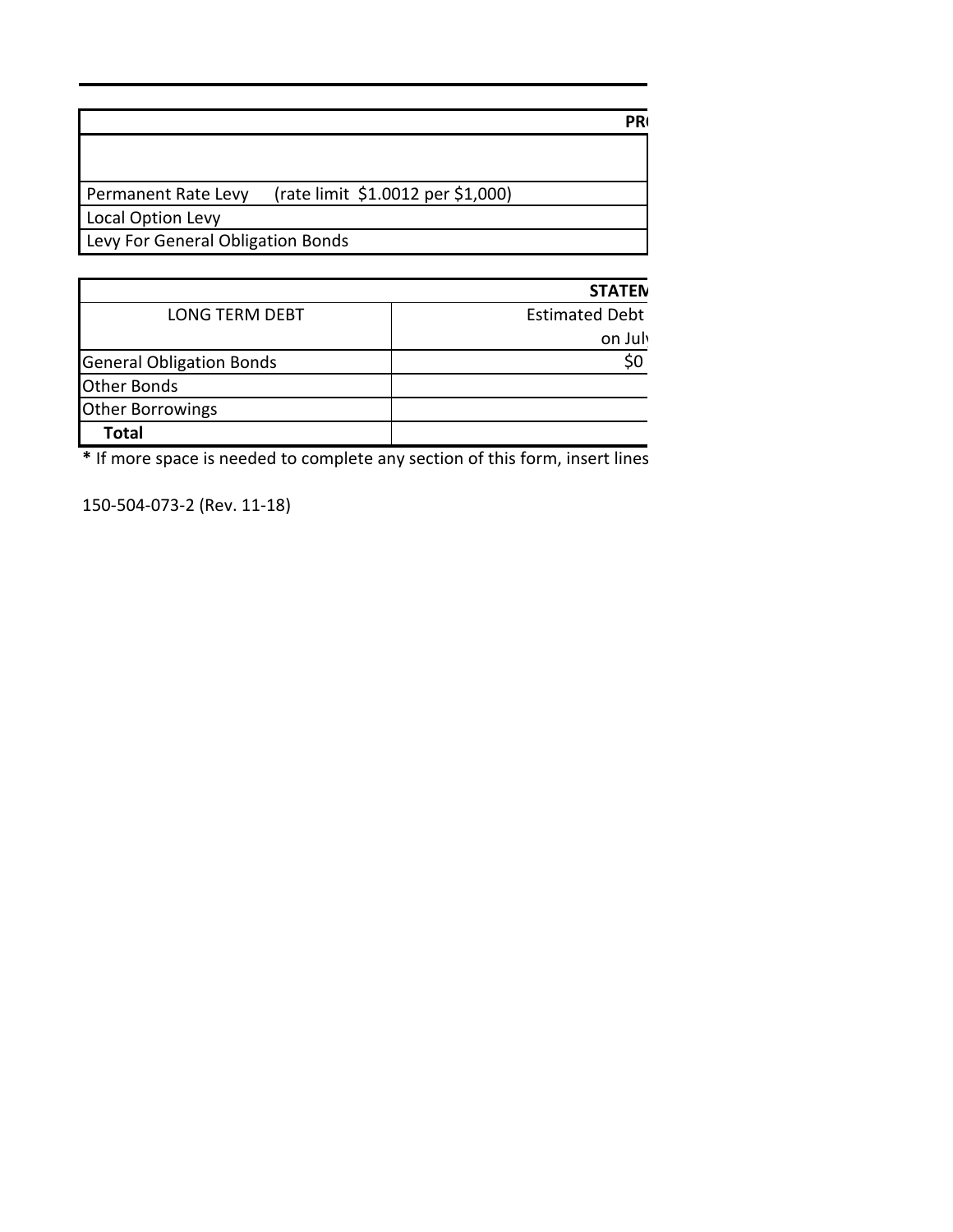#### **T HEARING**

Telephone:541-566-2331

ld on June 16th, 2022 at 7:00 pm at 103 W. Main Street Weston, Oregon. The purpose of this roved by the East Umatilla Fire & Rescue Budget Committee. A summary of the budget is Aain Street, Weston, Oregon, between the hours of 9:00a.m. and 4:00p.m. or online at

Email: firechief@eufr.org

| <b>L SUMMARY - RESOURCES</b> |                       |                     |
|------------------------------|-----------------------|---------------------|
| <b>Actual Amount</b>         | <b>Adopted Budget</b> | Approved Budget     |
| 2020-2021                    | This Year 2021-2022   | Next Year 2022-2023 |
| 93,354.56                    | 470,000.00            | 375,000.00          |
| 28,466.28                    | 26,500.00             | 23,500.00           |
| 655,174.67                   | 4,972,000.00          | 22,000.00           |
|                              | 0                     | 0.00                |
|                              | 0                     | 0.00                |
| 592,901.58                   | 605,500.00            | 667,500.00          |
| 441,200.42                   | 420,000.00            | 430,000.00          |
| 1,811,097.51                 | 6,494,000.00          | 1,518,000.00        |

|              | <b>EQUIREMENTS BY OBJECT CLASSIFICATION</b> |              |  |  |  |  |
|--------------|---------------------------------------------|--------------|--|--|--|--|
| 716,829.72   | 854,800.00                                  | 961,000.00   |  |  |  |  |
| 261,446.87   | 300,000.00                                  | 312,500.00   |  |  |  |  |
| 415,031.78   | 5,144,000.00                                | 95,000.00    |  |  |  |  |
| 77,808.75    | 0.00                                        | 0.00         |  |  |  |  |
| 0.00         | 0.00                                        | 0.00         |  |  |  |  |
| 339,980.39   | 195,200.00                                  | 149,500.00   |  |  |  |  |
|              |                                             |              |  |  |  |  |
|              |                                             |              |  |  |  |  |
| 1,811,097.51 | 6,494,000.00                                | 1,518,000.00 |  |  |  |  |

| <b>QUIVALENT EMPLOYEES (FTE) BY ORGANIZATIONAL UNIT OR PROGRAM *</b> |  |  |
|----------------------------------------------------------------------|--|--|
|                                                                      |  |  |
|                                                                      |  |  |
|                                                                      |  |  |
|                                                                      |  |  |
|                                                                      |  |  |
|                                                                      |  |  |
|                                                                      |  |  |

| N ACTIVITIES and SOURCES OF FINANCING * |  |  |  |  |
|-----------------------------------------|--|--|--|--|
|                                         |  |  |  |  |
|                                         |  |  |  |  |
|                                         |  |  |  |  |
|                                         |  |  |  |  |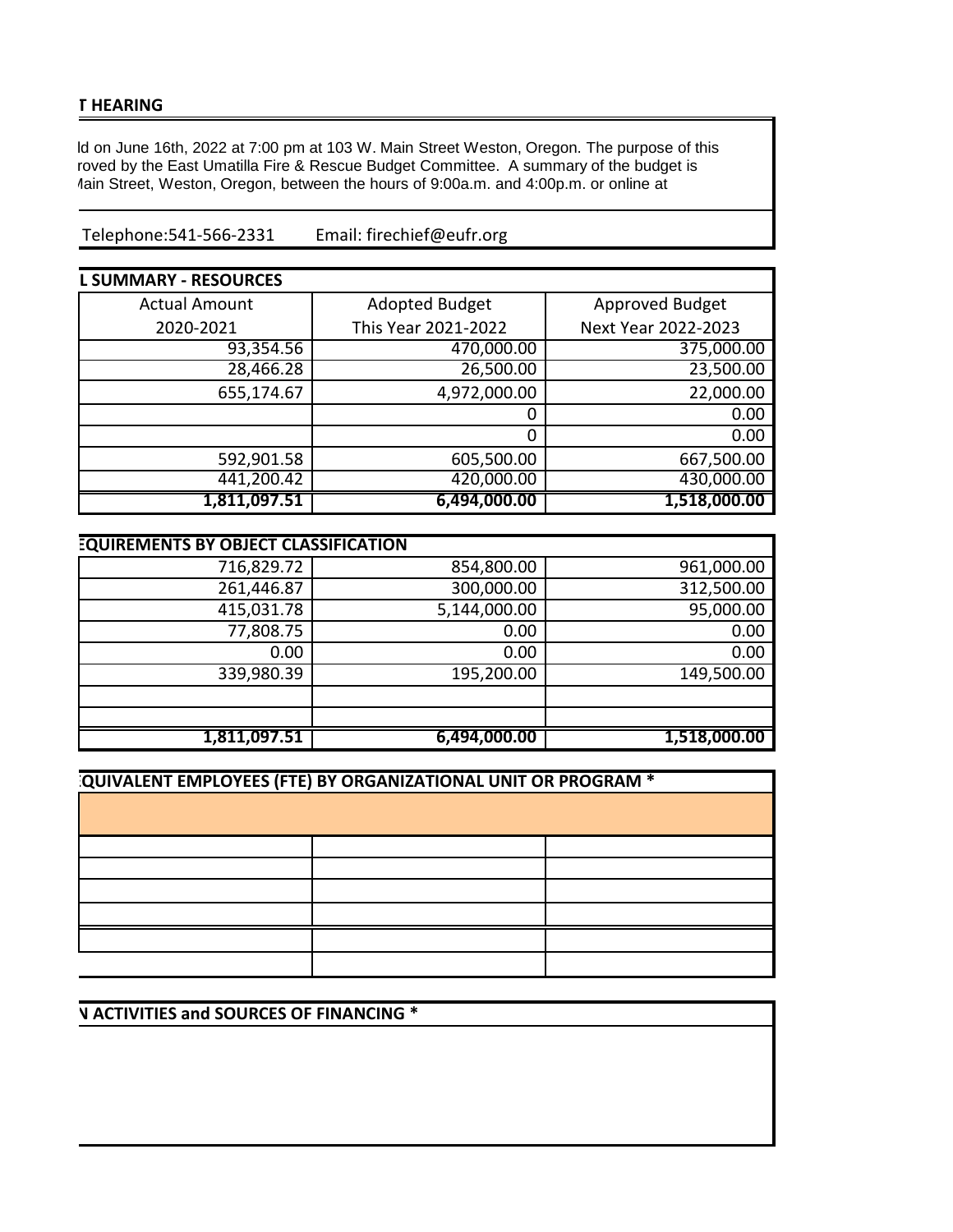| <b>OPERTY TAX LEVIES</b> |                        |                         |
|--------------------------|------------------------|-------------------------|
| Rate or Amount Imposed   | Rate or Amount Imposed | Rate or Amount Approved |
| 2020-2021                | This Year 2021-2022    | Next Year 2022-2023     |
| \$1.0012                 | \$1.0012               | \$1.0012                |
|                          |                        |                         |
|                          |                        |                         |

| <b>1ENT OF INDEBTEDNESS</b> |                                |
|-----------------------------|--------------------------------|
| Outstanding                 | Estimated Debt Authorized, But |
|                             | Not Incurred on July 1         |
|                             |                                |
|                             |                                |
|                             |                                |
|                             |                                |

 $\frac{1}{2}$  (rows) on this sheet. You may delete blank lines.